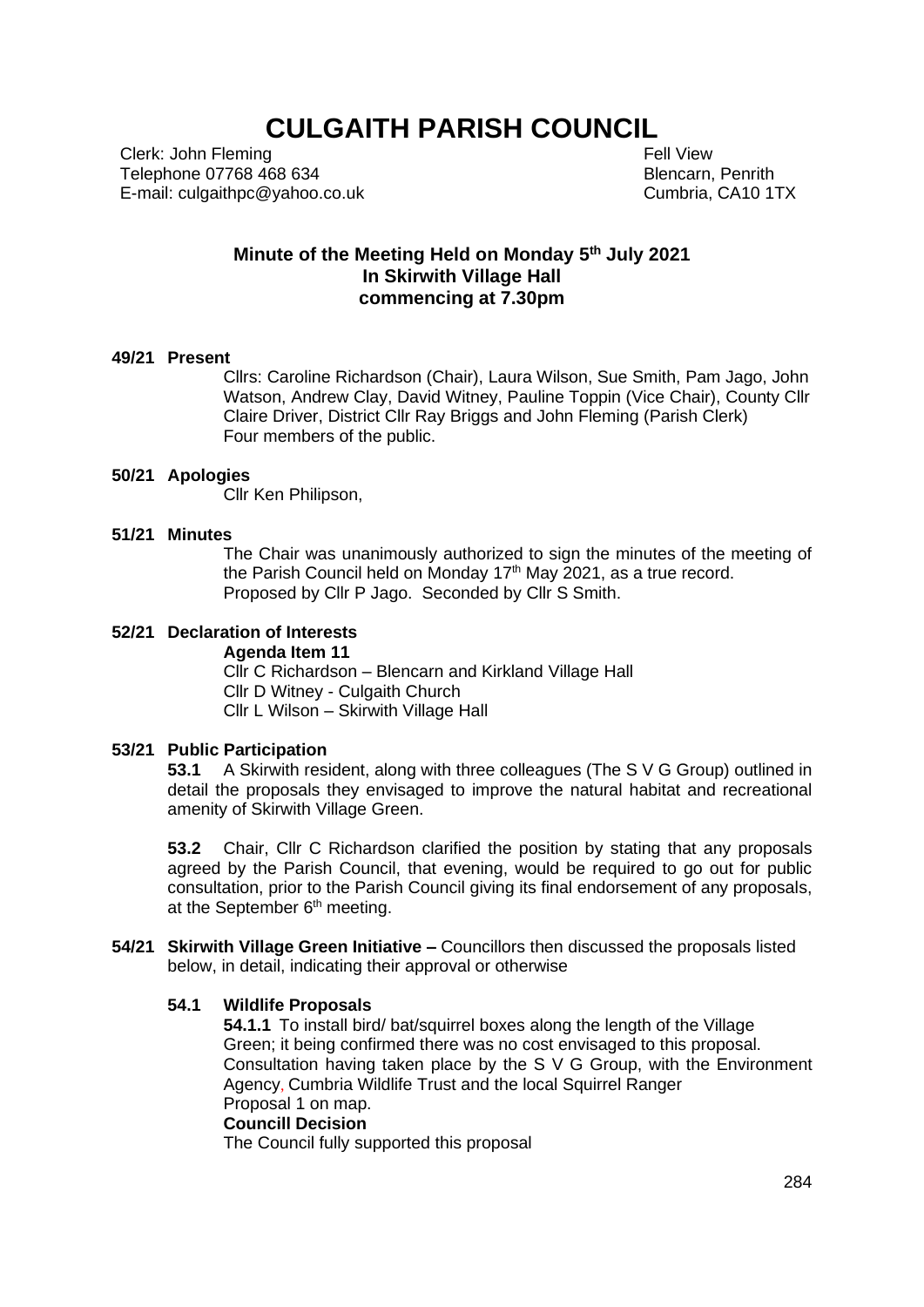**54.1.2.** It was proposed that two areas be scythed or grazed, in order to promote meadow type flowers and grasses. (Any grazed animal would be required to be tethered and covered by 3<sup>rd</sup> Party insurance cover.) Suggested areas being on the South slope, just past the bridge, by the horse field and on the South slope, in front of Garth House. The Environmental Agency having offered to provide native flower plug plants. S V G Group envisaged no cost to the Parish Council is this respect.

Proposal 2 and 5 on the map.

#### **Councill Decision**

The Council fully supported this proposal

**54.1.3** Permission sought to plant a Chestnut tree; location to be confirmed. **Councill Decision**

The Council fully supported this proposal.

**54.1.4** Permission sought to plant a selection of native bulbs across the Village Green, such as snowdrops, bluebells etc. There would be small cost to this initiative.

#### **Councill Decision**

The Council fully supported this proposal.

**54.1.5** Permission was sought to establish vegetable/herb boxes, for the community benefit. In discussion the Clerk advised that, it was his understanding that such a construction, on a Registered Village Green, was not permitted. Management concerns were also expressed by Councillors over the proposal.

#### **Agreed Decision**

It was agreed between the parishioners' present (S V G Group) and Councillors not to proceed with this idea.

## **54.2 Accessibility Proposals**

**54.2.1** It was proposed to install three benches. See map items 2,4 and 7 **Councill Decision** 

The Council fully supported the siting of a bench at locations 2 and 3 on the Village Green; however; advice and permission would be required from Highways in respect of the siting a bench at the top of the hill, past Skelling's entrance. The Clerk agreed to take this up with Highways.

#### **54.2.2 Level Existing Paths. Councill Decision**

The Council were in agreement with the existing paths, across the green, being levelled, to facilitate their use. Once levelled, the paths to be reseeded with grass. It was confirmed that this work would be done by parishioners, (S V G Group), at no cost to the Parish Council.

**54.2.3 It was proposed to create a 'Willow Den',** to be located, off but in close proximity to the playground area, at that end of the Village Green. This proposal being created at no cost to the Parish Council.

## **Councill Decision**

The Council fully supported this proposal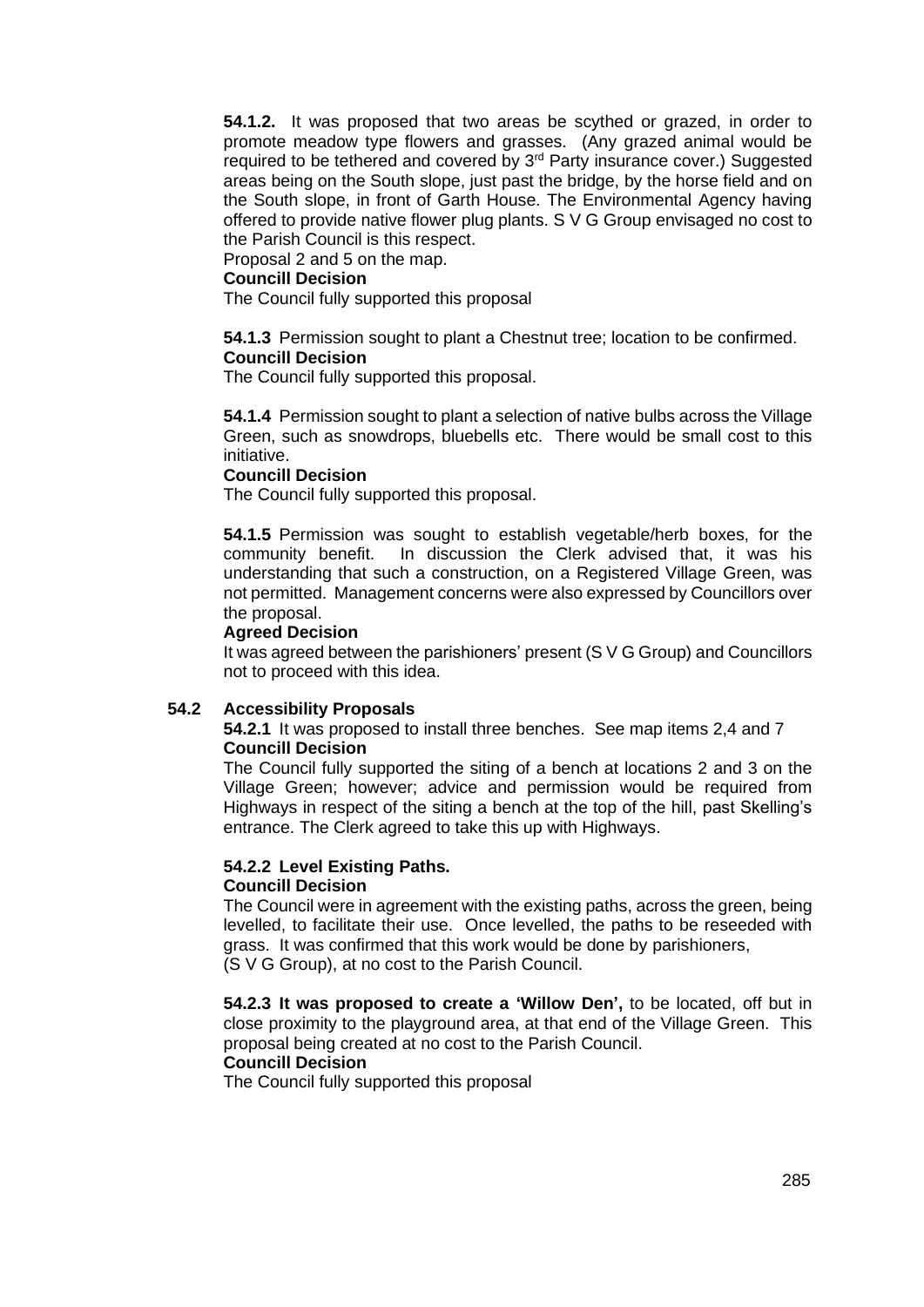**54.2.4 Excavations and Seating.** A proposal was put forward to excavate a section of the green, map location 6, and to install seating. In discussion the Clerk advised that, it was his understanding that such an construction, on a Registered Village Green, was not permitted and that the Parish Council would be committing a criminal offence, should it grant permission. It had been estimated that this proposal could cost in the region of £1500.

#### **Councill Decision.**

Councillors were not comfortable with this proposal and, subject to checking the legal position, unanimously agreed that, even if they were to support the proposal, they were probably not in a position to grant permission. That said, the Council would not object to benches to be sited, on the surface of the Village Green, in this area.

**54.2.5 A Levelled Play Area.** - It was proposed that quite a large area of the green, at map location 3, be levelled to facilitate children playing ball games on the green. This was an enhanced recreational use of the Village Green, having the benefit of taking children, playing with a ball, away from the road. This proposal had not been costed.

#### **Council Decision.**

Councillors recognised the well-intended intention behind the proposal, however, were concerned as to whether it was permissible to undertake such a large engineering project on a Registered Village Green. The Clerk advised Councillors that, it was his firm understanding that such an engineering project, on a Registered Village Green, was not permitted and that the Council would be committing a criminal offence, should it give permission. Councillors were not comfortable with this proposal and, subject to checking the legal position, unanimously agreed that, even if they were to support the proposal, they were probably not in a position to grant permission.

*(Note. Subsequent to the meeting CALC Registered Village Green specialist Solicitors 'Wellers and Hedleys' have confirmed that the works proposed under 54.2.4 and 54.2.5 is not permitted on a Registered Village Green and should the Parish Council give permission it would be committing a criminal offence)*

#### **55/21 District and County Council Reports. 55.1 District Councillors Report**

Cllr Ray Briggs reported that he had been in post now for 9 weeks and, following training, he was beginning to understand the workings of the District's Departments. He would be in a better position to give a more meaningful report in September.

**55.2 County Council Report** – A brief report was presented to the meeting; this being summarised in the monthly report available on: - (control/click) <https://youtu.be/EQ7uP2AfaOk>

## **56/21 Finance (Incl.Vat)**

| To note the following balances as at: - | 26/6/21                                                |
|-----------------------------------------|--------------------------------------------------------|
|                                         | 2433.55                                                |
|                                         | 25588.80                                               |
| <b>NSI Account</b>                      | 24.00                                                  |
| <b>Total Cash</b>                       | 28046.35                                               |
|                                         | <b>HSBC Account</b><br><b>Penrith Building Society</b> |

#### **56.2 Presentation of Interim Accounts from 17th May to 26th June 2021**

These accounts were unanimously approved.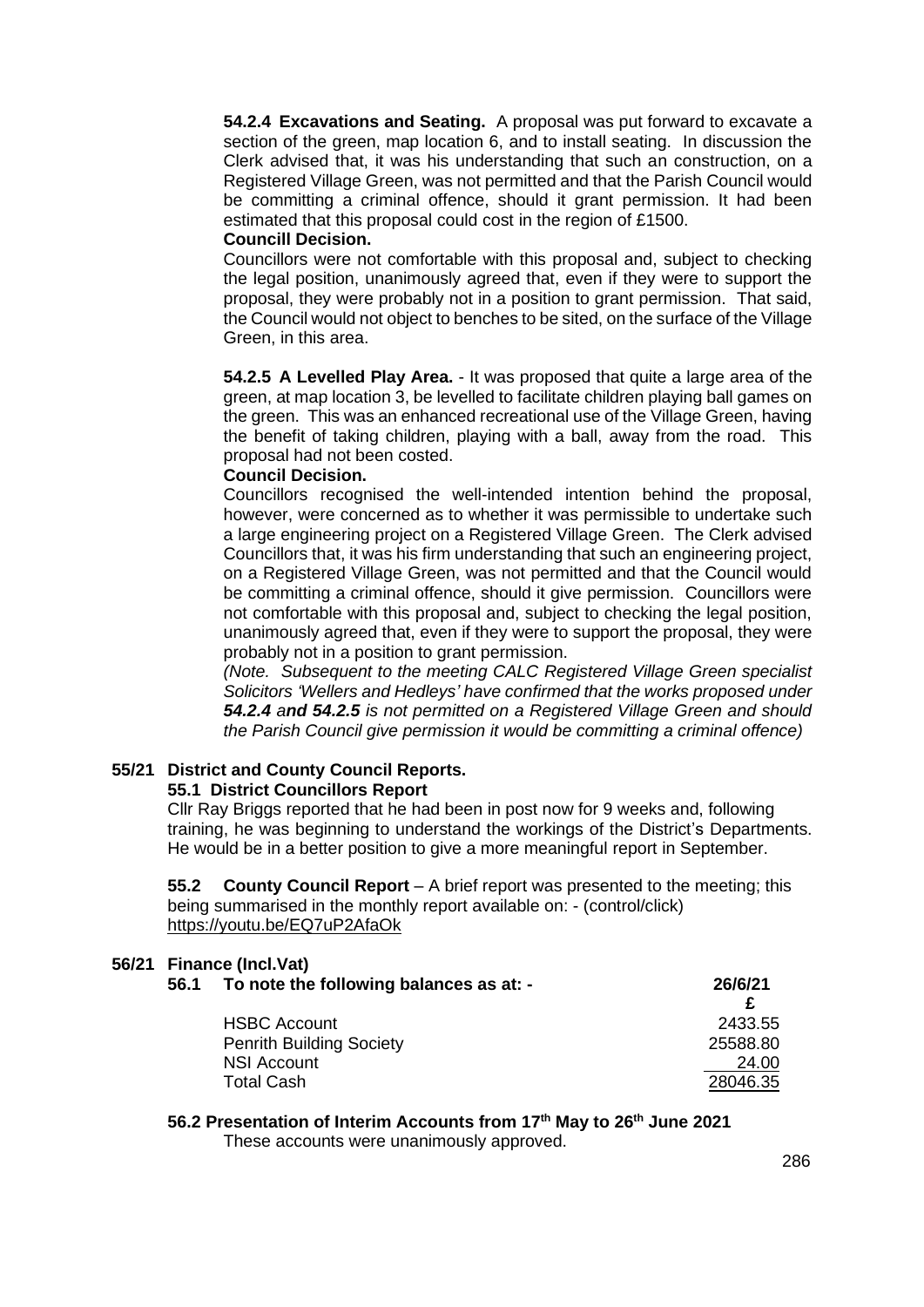## **56.3 The Following Accounts were Ratified.**

| 56.3.1 J Fleming Fee May/June 2021 As per contract |        |
|----------------------------------------------------|--------|
| 56.3.2 J Fleming Office Provision May/June 2021    | 30.00  |
| 56.3.3 Zoom Fees Jan - June 2021 (6 X £14.99)      | 86.34  |
| 56.3.4 Playground Inspection Co.- Inspections X 2  | 167.88 |
| 56.3.5 Mark Binney - Grass Cutting                 | 567.00 |
| 56.3.6 Mark Binney - Grass Cutting                 | 634.50 |
| 56.3.7 Angela Hartland PAYE Set up for 2021/22     | 14.00  |
| 56.3.8 Norris Fisher - Insurance                   | 444.34 |
|                                                    |        |

## **56.4 The Following Account was Approved for Payment**

J Fleming Expenses – 17<sup>th</sup> May – 5<sup>th</sup> July 2021  $\hskip 1.6cm 7.20$ 

The accounts listed in **55.3** and **55.4** above, were unanimously approved. Proposed by Cllr D Witney, Seconded by Cllr C Richardson.

## **56.5 To Report Receipts**

| <b>56.5.1 VAT Refund</b>                                      | 434.42 |
|---------------------------------------------------------------|--------|
| 56.5.2 Zoom Fee Payment – LPC Jan – April 21 (4m $X$ £6)      | 24.00  |
| 55.6.3 It was unanimously agreed to cancel the 'Zoom' account |        |

**56.6 Parish Clerk's Salary Review –** To raise, as per contract and in line with the NALC recommendations for 2021/2022 Proposed by Cllr S Smith Seconded by Cllr D Witney

## **57/21 Planning Applications**

To Report

21/0476 – Gregs Hut, Pennine Way. Kirkland. Penrith –Alteration of the roof profile for the porch from monopitch to dual pitch with small gable. **Supported** 21/0440 – Ranbeck, Kirkland, Skirwith, Penrith - Erection of agricultural building to **form covered midden Supported Supported** 21/0486 – Hushwing Barn, Kirkland Road, Skirwith, Penrith – Variation of condition 2 (plans compliance) to substitute approved plans iv, v, vi and vii with drawing to approval 19/0408 **Supported** 21/0479 – The Old Vicarage. Skirwith. Penrith - Installation of flagpole in garden for the flying of national, county or house flag. Flagpole will be 6m in height, of which 0.8m will be inserted into sleeve sunk into ground giving height in situ of 5.2m

#### **Supported**

## **58/21 Highways and Land Matters**

- **58.1 30-mph Signs – Station Road, Culgaith. Repositioning.** Actioned, however the signage had been positioned on Station Road hill and not before the entrance to the proposed Hazel dene housing development, as subsequently requested by the Parish Council.
- **58.2 Digital Speed Awareness Device –** On approach to Culgaith from Langwathby. Agreed to chase-up a date for a site visit to further discuss and to progress this initiative.
- **58.3 Road Surface from Culgaith School to War Memorial –** Awaiting budget approval before work can be sanctioned.
- **58.4 The Pruning of the Tarn Trees –** Work completed.
- **58.5 Footpath Sign – To Blencarn from Kirkland** In hand with Cumbria County Council.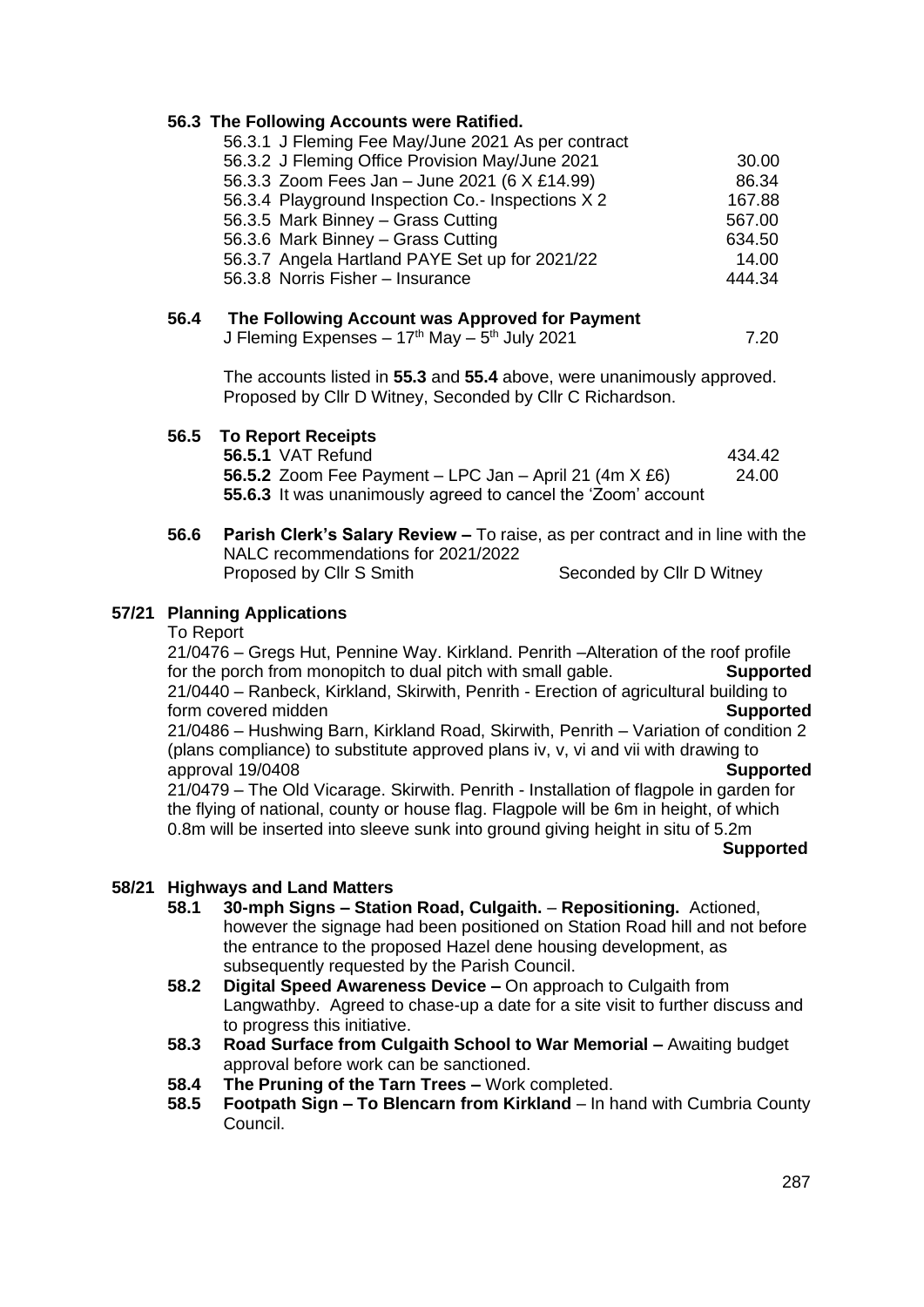- **58.6 Skirwith Footway Lights** Reported that the LED Light by Pear Tree House (No 8) and the one by Village Hall (No 7) were still not functioning. **Action:-** To remind EDC over the problem again and to request that these lights be made to function as a matter of urgency.
- **58.7 Carriageway Flooding – By Highfield, Blencarn -** In hand with Highways.
- **58.8 Skirwith Playground –** Reported that there were low, overhanging branches, to the entrance to the playground.
	- **Action:-** Agreed to have these pruned to above head heights.
- **58.9 Skirwith Dead Pine Tree –** Reported that there was a dead Pine tree in the playground vicinity.

**Action:-** Agreed to have it removed.

**58.10 Skirwith Village Green – Boundary Fence.** - Reported that the roadside boundary fence at Kirkland end of the village green, was in need of attention.

**Action:-** Agree to investigate in the late autumn, when foliage had died back.

## **59/21 Schedule of Correspondence, Notices and Publications.**

- The following items of correspondence were received since the last meeting.
- **59.1** 19 E Mails had been forwarded to Councillors, since the last meeting; all being filed for future reference for a twelve month period.
- **59.2 Friends of Lake District Grants** Financial support for projects and events that celebrate, care for or enhance the landscape, environment and cultural heritage of Cumbria. These are available, up to £1000 for projects and up to £500 for events; 25% match funding being required. Projects must give a clear and positive benefit to landscape of Cumbria. There is no dead line for applications
- **59.2 A Queens Platinum Jubilee Beacon** project had been announced for the 2<sup>nd</sup>June 2022.

**Action:-** Agreed to liaise with Alston Parish Council regarding the building of a beacon on the top of Cross Fell.

- **59.3 The Greening Campaign** Greening Eden Community by Community. Notice was given of this project.
- **60/21 Councillor Matters**. An opportunity for Councillors to raise issues on behalf of residents.

**60.1 The 30-day Road Closure - Culgaith to Langwathby Road.** – Reported that the grave concern raised by Councillors, had been conveyed to the Highways Department..

**60.2 High Volume of Heavy Traffic passing through Culgaith** – Safety concerns were raised**,** especially at the Pea Top/ Black Swan junction. **Action**:- To discuss the issue with Highways.

**60.3 Staingills Junction to B6412 T Junction** – Potholes were reported. **Action**:- Report to Highways.

**60.4 The New Highways Information Asset Management System** (HIAMS) was reported. This out-lines the new systems for reporting Highway Faults.

**61/21 Closure of the Meeting to the Public. –** To discuss Agenda Item 13, in private. This was unanimously agreed.

Proposed by Cllr C Richardson and Seconded by Cllr P Jago.